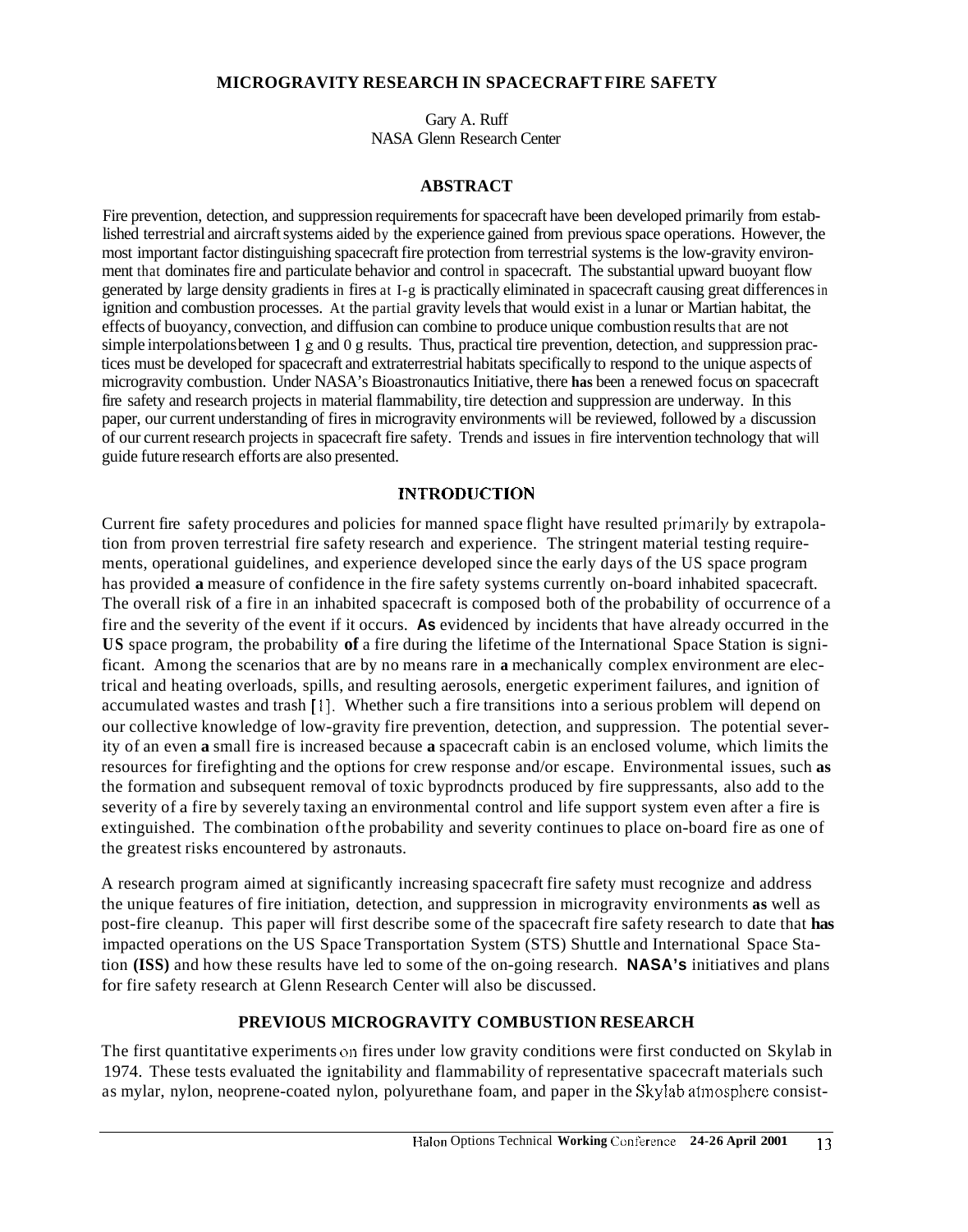ing of 65%  $O_2$  in  $N_2$  (by volume) at 36-kPa total pressure. In general, these tests showed that microgravity flame-spread rates are consistently less than those in normal gravity by factors on the order of 0.15 to 0.6. Fire suppression was also investigated, and it was learned that extinguishment by water is possible provided sufficient water reaches the burning material. If insufficient water strikes a burning material, it causes a flare-up that can actually scatter burning material and propagate the fire. Fire extinguishment by vacuum was also found to be effective although a significant side effect is that the flame intensifies temporarily because of the induced airflow during the initial moments of venting.

This early work demonstrated that some of the "obvious" terrestrial fire safety solutions may have undesirable consequences in the low gravity environment of space. This prompted experiments to investigate ignition, detection, and suppression of fires in spacecraft more completely. There is now a growing body of information from combustion research conducted in microgravity environments. A summary of space flight projects conducted since 1990 relevant to spacecraft fire safety are listed in Table I **[2].** These projects, conducted not only in the payload bay laboratories of the Shuttle but also on Mir, offer observations and measurements of flammability, flame spreads, and smoke characteristics from burning sheet and slab materials in microgravity environments. Of course, these projects have been supported by many groundbased investigations conducted in drop towers and on-board research aircraft.

| Project                                                               | Description                                                                                                                                                                                  |                         |
|-----------------------------------------------------------------------|----------------------------------------------------------------------------------------------------------------------------------------------------------------------------------------------|-------------------------|
| Solid-Surface Comb. Exper.<br>(SSCE)                                  | Burning of thin-paper and thin-PMMA fuels in quiescent environments<br>to determine effects of oxygen concentration and total pressure on flame<br>spread                                    | $1990 -$<br><b>I998</b> |
| to Spread Investigation<br>(RITSI)                                    | Radiative Ign. and Transition Burning of thin paper with central ignition and low-rate forced flow to<br>determine effects of air flow on unconstrained 2- and 3-dimensional<br>flame spread | 1996                    |
| in Fires (DARTFire)                                                   | Diffusive and Rad. Transport Burning of thin fuels under opposed flow and external heat flux to<br>determine effects of flow and preheat on flame spread                                     | 1996 -<br>1997          |
| Mir Experimental<br>Verification of Material<br>Flammability in Space | Burning of cylindrical plastic fuels under concurrent flow to determine<br>flame characteristics and limiting flows for flame spread                                                         | 1998                    |
| Forced Flow Flam Spread<br>Test (FFFT)                                | Burning of flat and cylindrical cellulose and polyethylene fuels under<br>concurrent flow and external heat flux to determine effects on flame<br>length and spread rate                     | 1996                    |
| Microgravity Smoldering<br>Comb. (MSC)                                | Burning of bulk foamed plastics under flow to determine smolder rate<br>and combustion-productevolution                                                                                      | 1995 -<br>1996          |
| Spread Test (FIST)                                                    | Forced-Flow Ign. and Flame-Evaluation of new method to measure ignition delay and flame spread in<br>microgravity with flow and external heat flux                                           | In prep.                |
| Comparative Soot<br>Diagnostics(CSD)                                  | Evaluation of STS and ISS smoke-detector responses to pyrolysis,<br>smoldering, and flaming fires in representative fuel samples                                                             | 1996                    |

## TABLE 1. EXPERIMENTAL SPACE FLIGHT PROJECTS WITH RESULTS RELEVANT TO SPACECRAFT FIRE SAFETY **[2].**

The data obtained from scientific research on microgravity combustion have contributed greatly to the current understanding of the important characteristics of fires in low gravity. Key features of low-gravity fires relevant to fire-safety technology are summarized in Table **2 121.** Unfortunately, the differences in the key features of fires observed in low gravity from those in I-g indicate that systems deployed for spacecraft fire safety must be significantly different from those used in 1-g environments; e.g., the lack of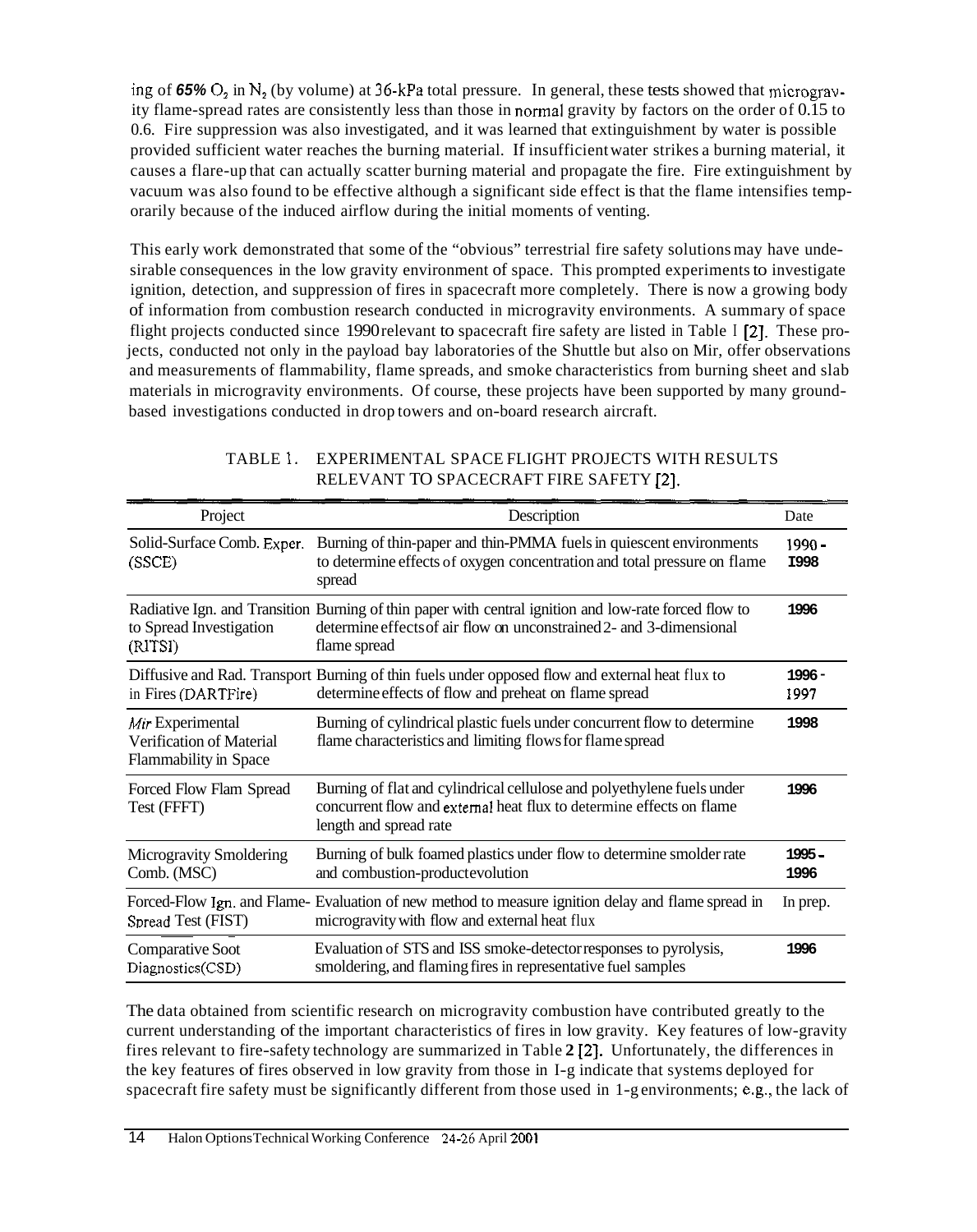| Property             | Trend              | Remarks                                                             |
|----------------------|--------------------|---------------------------------------------------------------------|
| Ignition             | Promoted           | - Thermally stressed components can overheat rapidly                |
|                      |                    | - Particulate spills form flammable aerosols that persist for long  |
|                      |                    | times                                                               |
|                      |                    | - Burning plastics eject hot material randomly and violently        |
| Flame appearance     | Altered            | - In quiescent environments, flames are often symmetrical in shape  |
|                      |                    | and nearly invisible                                                |
|                      |                    | - Under low rates of imposed air flow, flames intensify and become  |
|                      |                    | bright and sooty                                                    |
| Flammability and     | Reduced or         | - Flames propagate slowly or extinguish, due to the accumulation of |
| flame-spread rate:   | extinguished       | combustion products                                                 |
| Quiescent Conditions |                    |                                                                     |
| Flammability and     | Increased, in some | Low rate ventilating flows stimulate low-gravity tires and greatly  |
| flame-spread rate:   | cases to match or  | extend their flammabilityrange and flame-spread rates               |
| Low-Flow             | exceed normal-     | - Freely propagating flames tend to spread toward the "wind," or    |
| <b>Conditions</b>    | gravity levels     | into into the oxygen source                                         |
| Detection signatures |                    | - Flames are often cooler and less radiant                          |
|                      |                    | Average size and range of soot-particle sizes are greater           |
|                      |                    | - Combustion-product nature and auantities are altered              |

TABLE 2. KEY FEATURES OF FIRES **IN** LOW GRAVITY AND MICROGRAVITY [2].

buoyancy prevents hot gases from being transported away from a thermally stressed component. Without the induced cooling flow, a component can overheat rapidly. Depending on the local velocity and oxygen concentration, the flame may be nearly invisible or bright and sooty **[3].** Soot particle sizes are frequently larger than those produced in I-g because of the longer residence time in the flame zone, which can affect detection techniques and detector design. Furthermore, the quantities and composition of combustion products are altered, which would change sensitivity levels for gaseous tire detectors.

This situation does not improve in the partial gravity environments that would exist in Lunar and Mars habitats. Figure **1** illustrates flame-spread rates over thin paper fuels from airplane and other tests conducted over a range of gravitational accelerations [4,5]. The Lunar and Martian gravity levels are also indicated. Surprisingly, the flame spread rate actually increases as the gravity level is decreased from I-g conditions with the maximum flammability occurring near the gravity level of the Martian surface.

The minimum atmospheric-oxygen concentration required for downward flame spread on thin paper sheets also varies with gravity level, as shown in Figure 2 *[6].* In this figure, the solid symbols are flammable conditions for the stated oxygen concentrations while the open symbols are non-flammable conditions. The minimum oxygen concentration required for flame-spread at Lunar and Martian gravity levels is very near that for microgravity conditions. However, theoretical results (dashed line) indicate a flammability limit that varies greatly with g-level with the minimum occurring near the Martian levels. Although more results are needed to fully understand these data, it is obvious that flame spread and flammability in partial gravity cannot be predicted simply through interpolation between measurements obtained in normal gravity and in microgravity.

Although the preceding discussion presented only a fraction of the research that has been conducted in microgravity, it sufficiently demonstrates the complexities of the problem facing fire safety engineers. The details ofthe fire ignition, spread, and suppression processes in low and partial gravity levels are very different from those encountered in I-g. When dealing with spacecraft fire safety issues, understanding these differences could be of mission and life-critical importance. This **is** the focus of our current and planned **fire** safety research and will be discussed in the following section.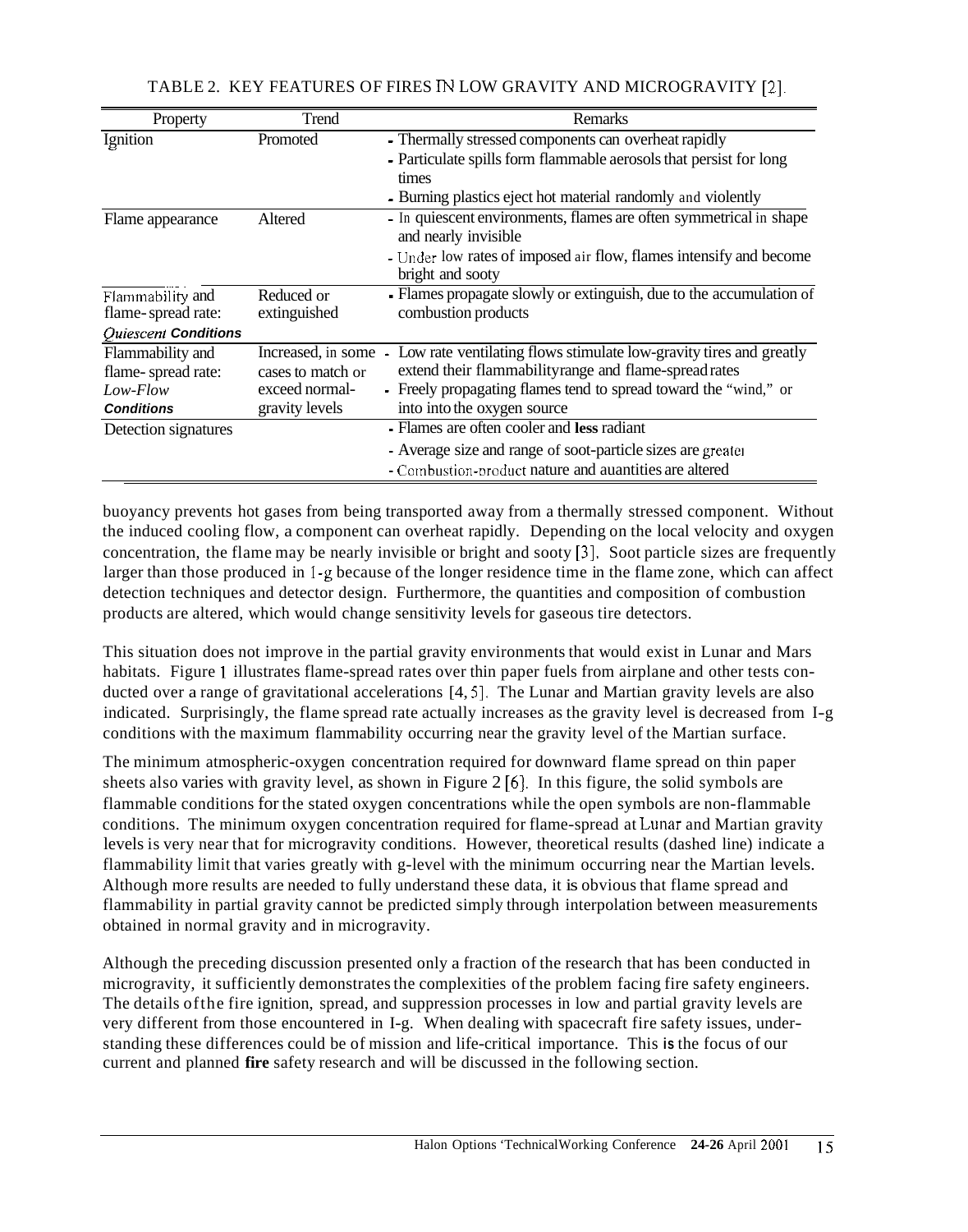

Figure 1. Experimental downward flame-spread rates for Figure 2. thin paper fuels at **101** kPatotal pressure **[4].** downward burning, thin paper sheets *[6]* 



#### **NASA'S BIO-ASTRONAUTICS INITIATTVE**

Over the past decade, NASA has sponsored a growing amount of microgravity combustion research that has produced considerable insight into the fundamental problems associated with these four areas. Many of the earlier funded projects claimed a strong relevance to fire safety aboard spacecraft but frequently yielded fundamental combustion knowledge rather than results that were directly applicable to spacecraft fire safety issues. A significant increase in our knowledge of fire safety in spacecraft must occur to allow NASA and its international partners to significantly accelerate human endeavors on and beyond earth's orbit. Under NASA's Bioastronautics Initiative, begun to specifically address this need, the combustion science discipline is charged with significantly improving spacecraft fire safety. The performance goal for our discipline is to validate and improve significantly the fire safety principles, policies, and practices used in manned spacecraft on and beyond orbit. The research required to achieve this goal is divided into three major thrust areas (Table 3), which shows a IO-year road map to address fire safety on and beyond orbit: **(1)** flammability of practical materials in reduced gravity, (2) fire signatures and detection, and (3) fire suppression. Some technical questions relating to these areas are also shown in Table 3. Current research to begin to address these focus areas is discussed in the following sections.

#### **FLAMMABILITY OF PRACTICAL MATERIALS IN REDUCED GRAVITY**

Materials used in habitable volumes of spacecraft are selected from those meeting the prescribed criterion of resistance to flame spread. Currently, all materials to be used in space-vehicles need to meet specific flammability requirements that, in the case of NASA, are provided in the "Flammability, Odor, Offgassing, and Compatibility Requirements and Test Procedures for Materials in Environments that Support Combustion" (NASA-NHB 8060-1). This document specifies two tests that need to be performed before a material is qualified to be used in a space vehicle, the "Upward Flame Propagation Test" (Test 1) and the "Heat and Visible Smoke Release Rates Test" (Test 2). These results of these tests are generally pass/fail with further quantitative evaluation of the results.

The Upward Flame Propagation Test is a normal-gravity test in a configuration where the flame spread is aided by the direction of buoyancy. These tests are conducted in a sealed chamber, shown in Figure 3, filled with air or a representative spacecraft atmosphere [7]. After exposure to a promoted ignition source for *25* s, a material is acceptable if it either fails to propagate a flame away from the igniter or burns for a distance of less than **15** cm. Acceptable materials also cannot scatter hot particles capable of igniting a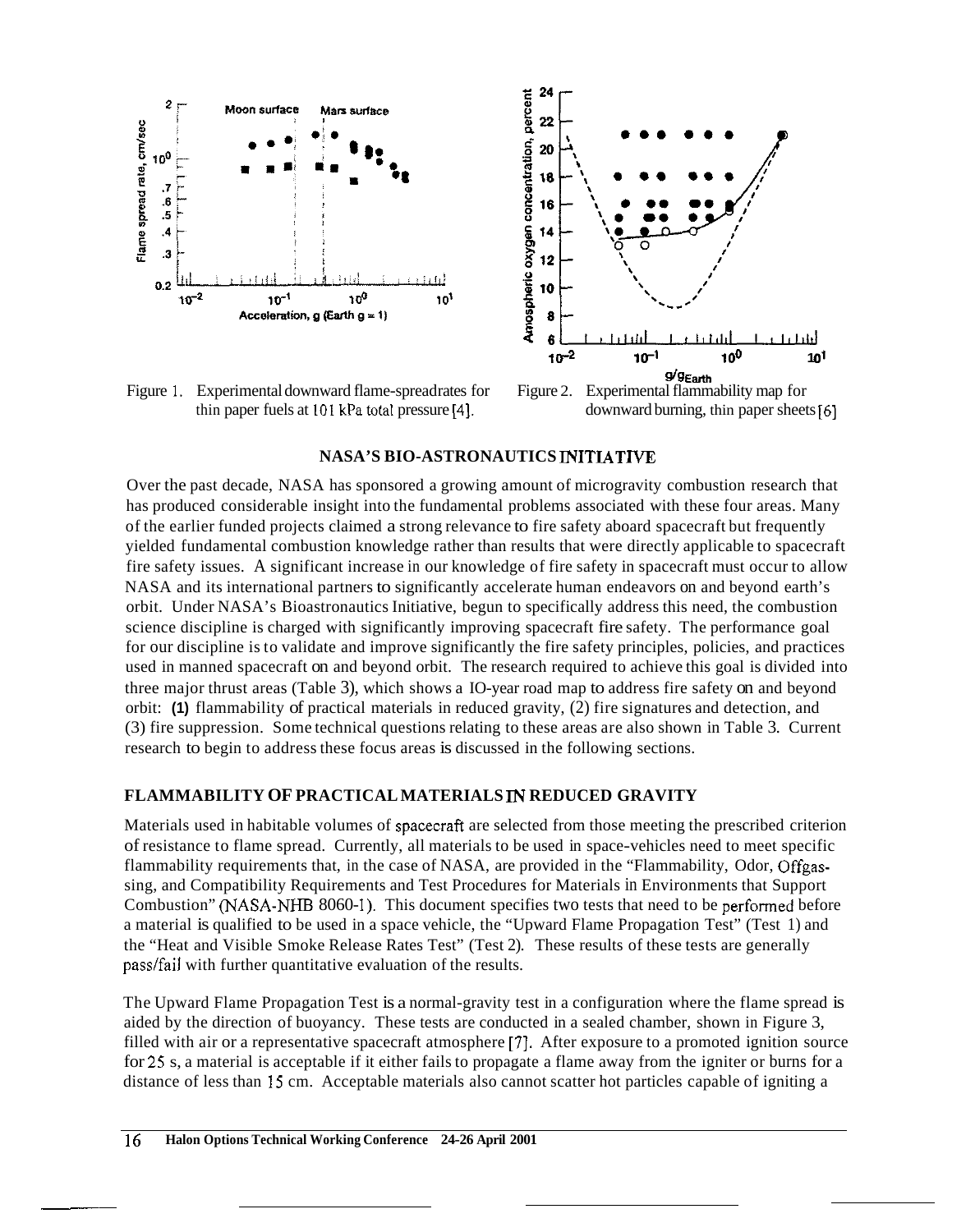# TABLE **3.** ROADMAP FOR FIRE SAFETY RESEARCH REQUIRED FOR HUMAN EXPLORATION ON AND BEYOND ORBIT.

| <b>TECHNICAL AREA</b>                                                | <b>TIME FRAME</b>                                                                                                                                                                                   |                                                                                                                                                                                                                                                                                      |                                                                                                      |  |
|----------------------------------------------------------------------|-----------------------------------------------------------------------------------------------------------------------------------------------------------------------------------------------------|--------------------------------------------------------------------------------------------------------------------------------------------------------------------------------------------------------------------------------------------------------------------------------------|------------------------------------------------------------------------------------------------------|--|
|                                                                      | $2001 - 2004$                                                                                                                                                                                       | 2004 - 2007                                                                                                                                                                                                                                                                          | 2007 - 2010                                                                                          |  |
| Flammability of<br><b>Practical Materials in</b><br>Reduced Gravity  | - Evaluate potential for deeo-sea.<br>res in non-Ig environments<br>- Determine potential for autoignition<br>and explosion of in-situ propellants                                                  |                                                                                                                                                                                                                                                                                      | Flammability<br>measurements and                                                                     |  |
|                                                                      | • Determine flammability and<br>flame spread of plastic and<br>composite materials in partial-g<br>with variations in flow and<br>imposed heat flux<br>- Improved test methods to<br>rank materials | - Determine limiting $Q$ , and flow for<br>flame propagation on the same<br>materials in ug and partial-g<br>-Determine the effects of sub-limit<br>in-situ propellant concentrations in<br>standard and enriched O <sub>2</sub><br>atmospheres on practial material<br>flammability | correlation from $\mu$ q<br>to 1q, new validated<br>test methods for<br>material ranking             |  |
| Fire Signatures and<br>Detection                                     | - Develop component-level<br>- Determine method to establish<br>pre-fire and fire signatures of<br>practical materials                                                                              | - Develop and demonstrate<br>integrated sensor<br>(chemical/smoke)<br>-Establish pre-fire and fire<br>signatures of practical<br>materials in low g                                                                                                                                  | Complete database<br>for fire signatures<br>and demonstration of<br>new detection<br>systems         |  |
| Fire Suppression for<br>Missions On and<br><b>Beyond Earth Orbit</b> | - Evaluate in-situé<br>extinguishants<br>- Develop model of flame growth and stability in practical configurations to<br>extend applicability of database and to quide design of new systems        |                                                                                                                                                                                                                                                                                      |                                                                                                      |  |
|                                                                      | extinguish till t y and<br>H.<br>behavior in non-1a environments<br>lys s and modeling<br>through<br>Fundamenta and system level<br>trade-off studies of flame-<br>suppression techniques           | Analyze and test physical<br>dispersion and techniques for<br>extinguishment<br>- Test and validate flame<br>on methods in<br>C.<br>Q and exotic<br>ГÌ.<br>atmospheres                                                                                                               | $(\mu g$ and partial-g)<br>validated fire sup-<br>pressant perfor-<br>mance, analysis,<br>and models |  |





# (Test 1) apparatus for qualification of spacecraft materials.



Exhaust Analyzer

Fuel Holder

Load<br>Coli

Flame

Radiant Cone<br>Heater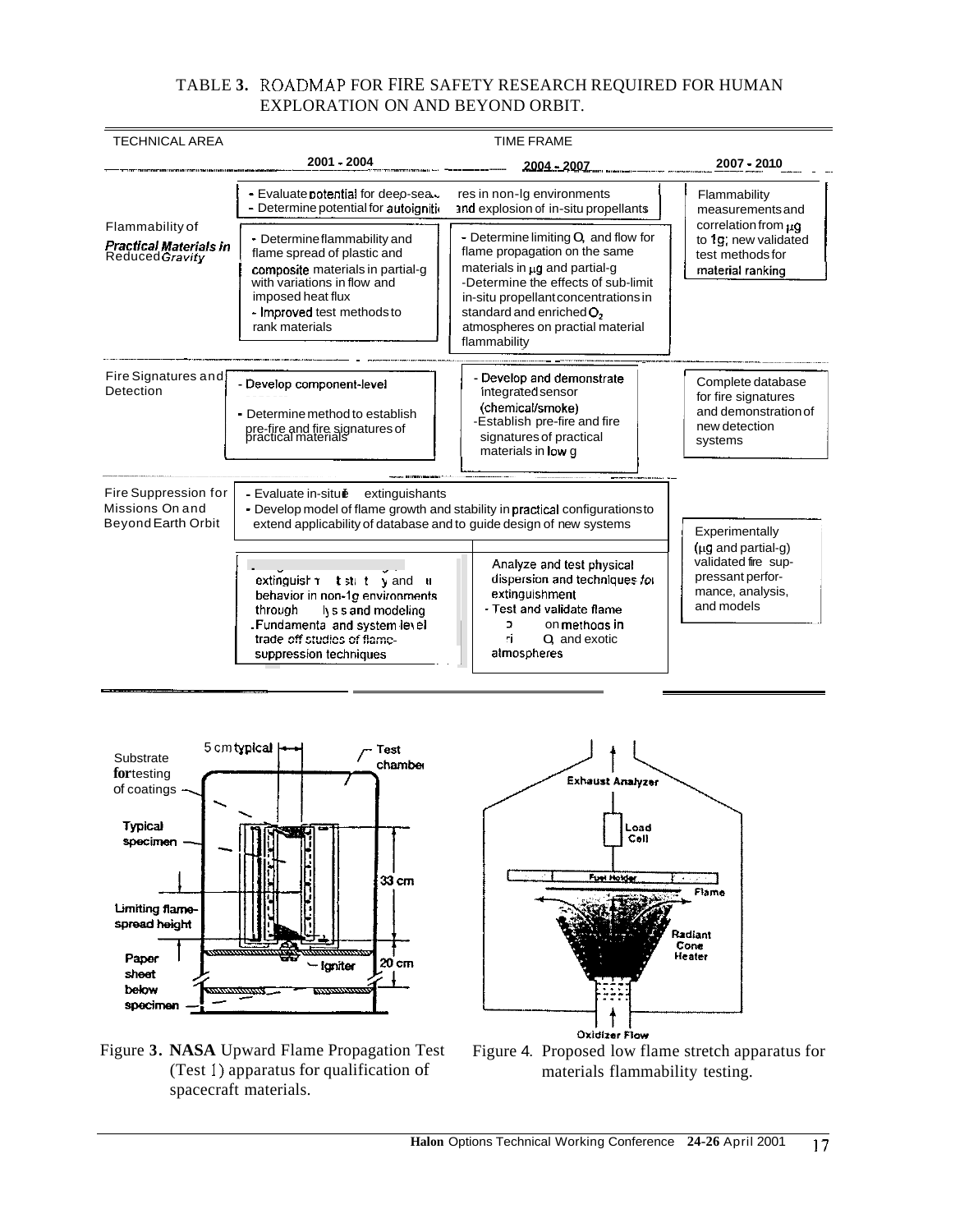paper sheet mounted below the specimen. The data bank of materials permissible for service on-board spacecraft on the basis of fire resistance is quite extensive and contains pass/fail results for thousands of materials. These normal gravity flammability assessments have been assumed to be conservative with respect to flammability in all environments. **As** previously discussed, materials may be more flammable and have even greater flame-spread rates in microgravity as compared to the normal-gravity reference environment. Hence, the safety factor assumed by relying on this database may be reduced or nonexistent for some material applications. Unfortunately, conducting all material flammability tests in low gravity is not practical because of the time and expense required to conduct such tests.

**A** new materials screening test with a well-understood connection to the real-use extraterrestrial environment is needed, and a new proposed test method developed jointly at **NASA** Glenn Research Center and Johnson Space Center-White Sands, will provide that connection. Microgravity flames in a quiescent or slowly convecting atmosphere are characterized by a low flame stretch rate. The objective of this project entitled "Development of an Earth-Based Apparatus to Assess Material Flammability in Low-Convection Environments for Microgravity and Extraterrestrial Fire-Safety Applications," **(PI:** Olson, **NASA** GRC; Co-I: Beeson and Haas; **NASA** JSC-White Sands), is to develop and test an apparatus that assesses material flammability and flame extinction limit over a range of low-stretch flame environments equivalent to those expected in Earth-orbital and extraterrestrial missions. **A** predictive model to evaluate overall material flammability behavior based on an extension of the data derived from these tests is also to be developed. The apparatus, shown schematically in Figure **4,** uses the unique low stretch geometry in 1 g to simulate the extraterrestrial environment through proper scaling. By using controlled forced-air flow to augment the low stretch obtained by this geometry, stretch levels under Lunar or Martian gravity levels can be simulated. The effect of imposed radiant heat flux on material flammability can be studied with the cone beater.

Even in the simple configuration used in the Upward Flame Spread Test, a considerable amount of combustion physics is occurring. The results of the current tests are generally passlfail without further quantitative evaluation of the results. The objective of the project, entitled "Material Properties Governing Co-Current Flame Spread in Microgravity" (PI: Torero, University of Maryland), is to analyze the results of these tests to extract several common mass transfer numbers  $(B_A, B_n, \text{ and } B_i)$  used in models of tire growth. The configuration used to model the normal gravity flame-spread tests is shown in Figure 5.



Figure *5.* Schematic of co-current flame spread model in **NASA** Upward Flame Propagation Test.

**A** boundary-layer type solution can be obtained for this configuration with the mass transfer numbers incorporated into the boundary conditions to account for mass addition from the surface.  $B_A$  and  $B_C$ correspond to extreme values, the former being the resulting mass transfer number in the absence of all losses (worst case scenario) and the latter the lowest mass transfer number that can sustain a flame (best case scenario).  $B_R$  corresponds to a realistic co-current flame spread scenario that includes heat exchange between the flames and the environment. Determination of these parameters provides the criteria to rank material flammability based on fundamental combustion principles that would be of value for material selection and as criteria for the design of engineering materials. By bounding the fire growth between best and worst case scenarios, a quantitative risk assessment can also be performed.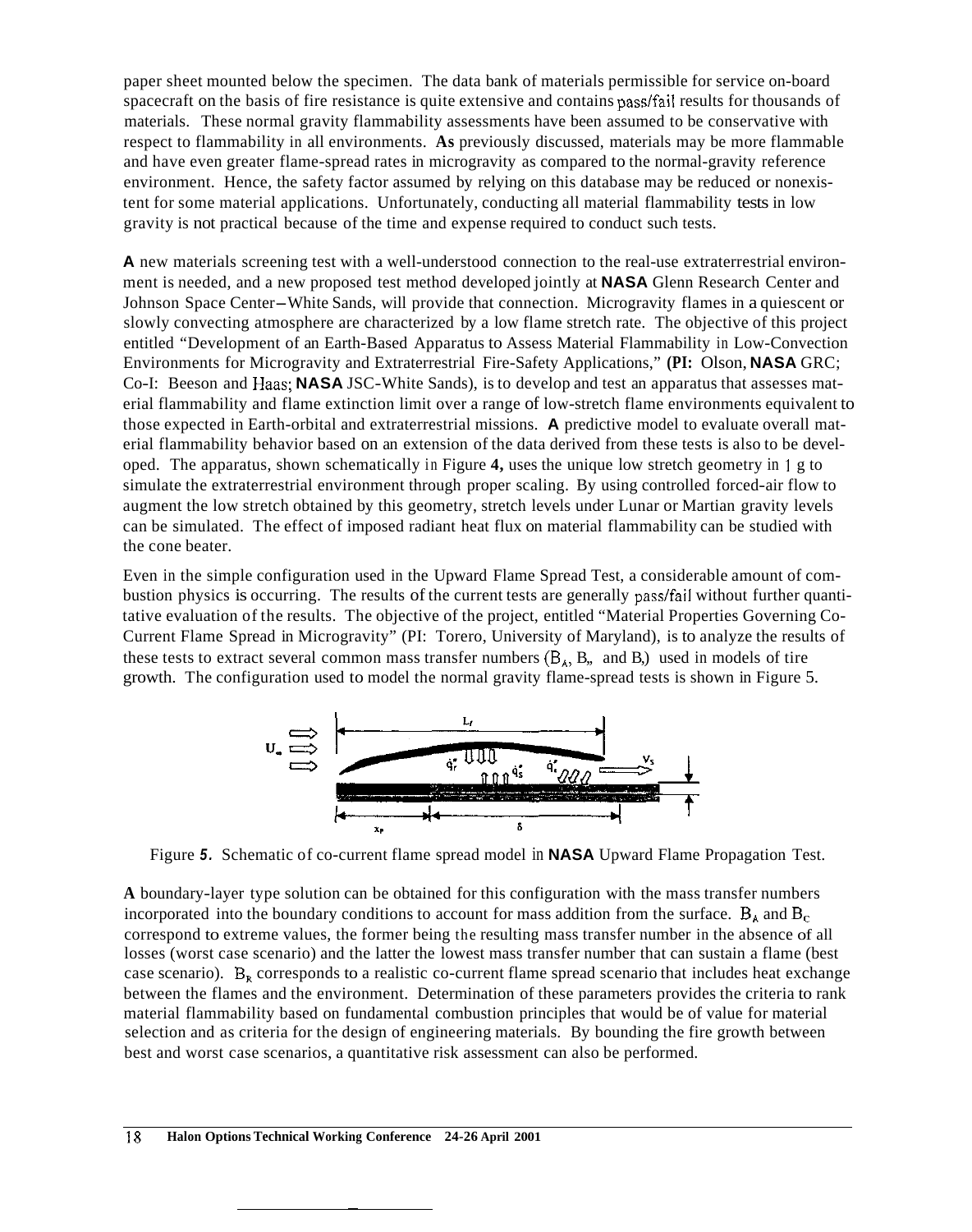One of the more probable scenarios for fire initiative on a spacecraft is that it would be a smolder-originated fire resulting from overheated electrical cables, circuit boards, or polymeric material in proximity to these objects. Smoldering combustion is a heterogeneous surface reaction that, while it has a relatively low flame spread and low heat release, can persist for long periods, producing toxic gases and threatening eventual transition to rapid flaming or ignition of adjacent surfaces **[8].** Because smoldering is a slow reaction, the longer durations of space flight are required to obtain meaningful data. To expand on the results of a flight experiment conducted in the **STS** Glovebox in 1995.1996, a follow-on project, entitled "Two-Dimensional Smoldering and its Transition to Flaming in Microgravity (PI: Fernandez-Pello, University of California - Berkeley; Co-I: Urban, NASA GRC), will be conducted either on the Shuttle or the **ISS.** This project will study the two-dimensional forward smolder of polyurethane foam slabs and investigate the effect of the oxidizer flow velocity, oxygen concentration, and external heating on the smolder rate. Conditions under which the smoldering combustion can transition to a flaming fire will also be investigated.

The material certification testing aids fire prevention by minimizing the risk of a small fire becoming a large fire by keeping the rate of flame spread low. Another mechanism for a fire to propagate rapidly would be for a small flaming or smoldering fire to ignite other on-board material. A fourth experiment, entitled "Secondary Fires: Initiation and Extinguishment" (PI: Ross, NASA GRC; Co-I: Urban, NASA GRC and Mell, University of Utah), will determine systematically the conditions that will ignite on-board flammable materials upon passage of an initial premixed gas, firebrand, or aerosol flame. Firebrands are fragments of free-floating burning material that can be rapidly expelled during combustion of effervescing or rapidly vaporizing materials such as plastics, [9], nylon Velcro strips [10], and wire insulation [11], This experiment will also investigate the conditions at which firebrands can initiate secondary fires on various materials. In these tests, naturally produced firebrands will be simulated using individual or a stream of burning fuel droplets.

#### **FIRE SIGNATURES AND DETECTION**

Spacecraft smoke detectors must detect smoke with a variety of particulate types. Hydrocarbon fuels typically produce soot while overheated plastics produce structures assembled from recondensed polymer fragments [12]. Other materials, such as paper and silicone rubber, produce a smoke that is composed of liquid droplets of recondensed pyrolysis products. The nucleation and growth processes for these different types of smokes are quite varied; consequently, the particulate structure varies with the source. The Comparative Soot Diagnostics (CSD) experiment, which flew in the Glovebox on STS-75, provided the first practically useful data concerning the performance of NASA's smoke detectors and provided particle size information **for** three types of solid smoke particulates. This experiment demonstrated that the microgravity performance **of** the fire detectors could be different from their I-g performance. This performance difference was attributed to the growth of larger smoke particles in 0-g because of the increased residence time in high smoke concentration regions. The US-built modules of the International Space Station use photoelectric detectors that are most sensitive to the large particles produced from smoldering fires [2]. The Russian-built Service Module also uses photoelectric detectors while the Functional Cargo Block uses ionization detectors. The latter detector is sensitive to small particles produced by flaming fires. In a spacecraft, smoke cannot be transported to a detector by natural convection **so** smoke detectors are aspirated and incorporated in the ventilation system to ensure they "see" the airflow throughout the cabin. However, this also ensures that any particulate in the cabin, such as dust, will be drawn through the detector. False alarms from the photoelectric detectors have been reported during the construction and early habitation of the **ISS.** To produce smoke detectors that distinguish between dust and smoke, better knowledge of the size distribution and morphology of the particulates is required. Measuring the particulate size distribution of the particulates produced from various fuels is one of the objectives of a project entitled "Characterization of Smoke from Microgravity Fires for Improved Spacecraft Fire Detection" (PI: Urban, NASA GRC; Co-I: Mulholland, Yang, and Cleary, NIST, and Yuan, NCMRfc). This experiment (Figure **6),** is being developed to fly in the Microgravity Science Glovebox (MSG) on the **ISS.** In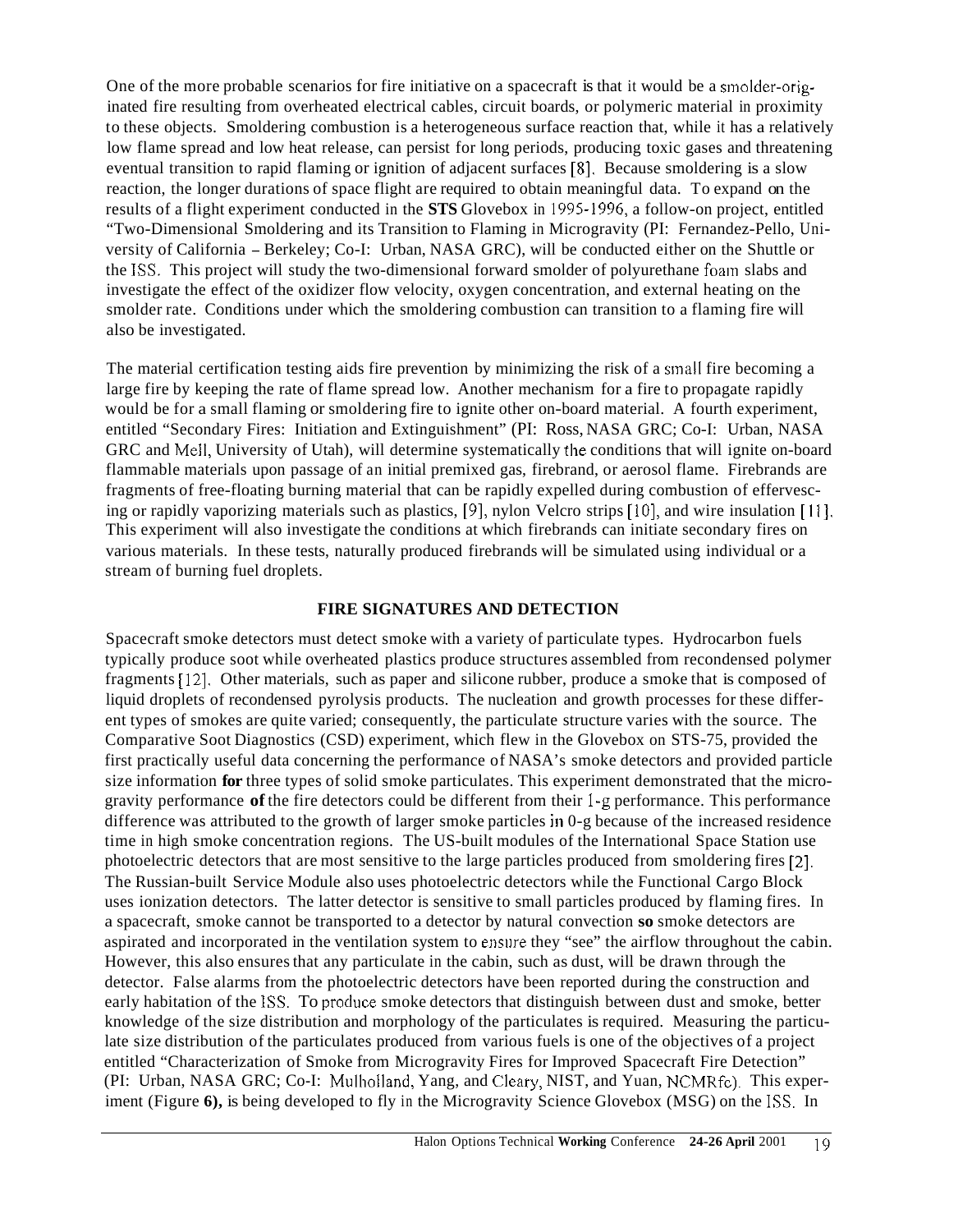

Figure 6. Schematic of the "Smoke" flow tunnel and instrumentation.

addition to the size distributions, it will also evaluate the performance of the STS ionization and ISS photoelectric detectors under a greater range of conditions than in the CSD experiments. As part of this research, a numerical code will be developed to predict the smoke droplet growth as a function of the fuel pyrolysis rate, the thermodynamic properties of the pyrolysis vapor, and the flow environment.

# **FIRE SUPPRESSION**

The prescribed response to a fire event detected by crew senses or a smoke detector is through the steps of isolation, local power shutoff, and airflow cessation. These actions have been adequate to combat all US fire situations to date. Nevertheless, portable fire extinguishers are present on both the Shuttle and ISS. The portable fire extinguishers on the Shuttle are charged with Halon 1301. The manufacture of this agent is now prohibited by international protocol, but existing suppression systems may be retained. The Shuttle fire extinguishers are supplemented by a fixed, remotely operated, Halon 1301-charged system for use during critical periods, such as re-entry, when the mobility of the crew is limited. The non-Russian modules of the ISS have portable fire extinguishers charged with CO,. There is no centralized, fixed system. The Russian segments of the ISS have water-foam extinguishers similar to those used in other Russian spacecraft.

The ISS extinguishers are sized to release sufficient carbon dioxide to reduce the local ambient oxygen (e.&, in a rack), to half its original concentration within 60 sec **[13].** However, in spite of its use, there are many questions about the detailed behavior of CO, as a fire suppressant. For example, because the equipment racks where CO, fire extinguishers are most likely to be used have many internal obstructions, it is unlikely the CO, will have much velocity by the time it reaches the source of the fires. Thus, a slow flow of CO,, rather than a jet flow, may in fact be what is relied upon for extinguishment. Furthermore, once CO, has been dispensed into an inaccessible volume, it will eventually become quiescent. If the fuel source is still hot and issuing flammable vapors while oxygen diffuses back into this region, a smoldering process or fire might reignite. Additional research is required to test the effectiveness of CO, as a fire suppressant at a range of flow speeds and directions.

To begin to answer these questions, a project has begun with the objective of obtaining fundamental knowledge of physical and chemical processes of fire suppression, using gravity and oxygen concentration as added independent variables. This project, entitled "Physical and Chemical Aspects of Fire Suppression in Extraterrestrial Environments (PI: Takahashi, NASA-GRC; Co-I: Linteris, NIST, and Katta, ISS, Inc.), will measure the critical extinction mole fraction for fire suppression agents, such as CO,, H,O (mist), N,, CF,Br, CF,H, CF,, for selected gaseous, liquid, and solid fuels burning in a cup burner. A unique feature of these tests *is* that by conducting them on a research aircraft flying proper trajectories,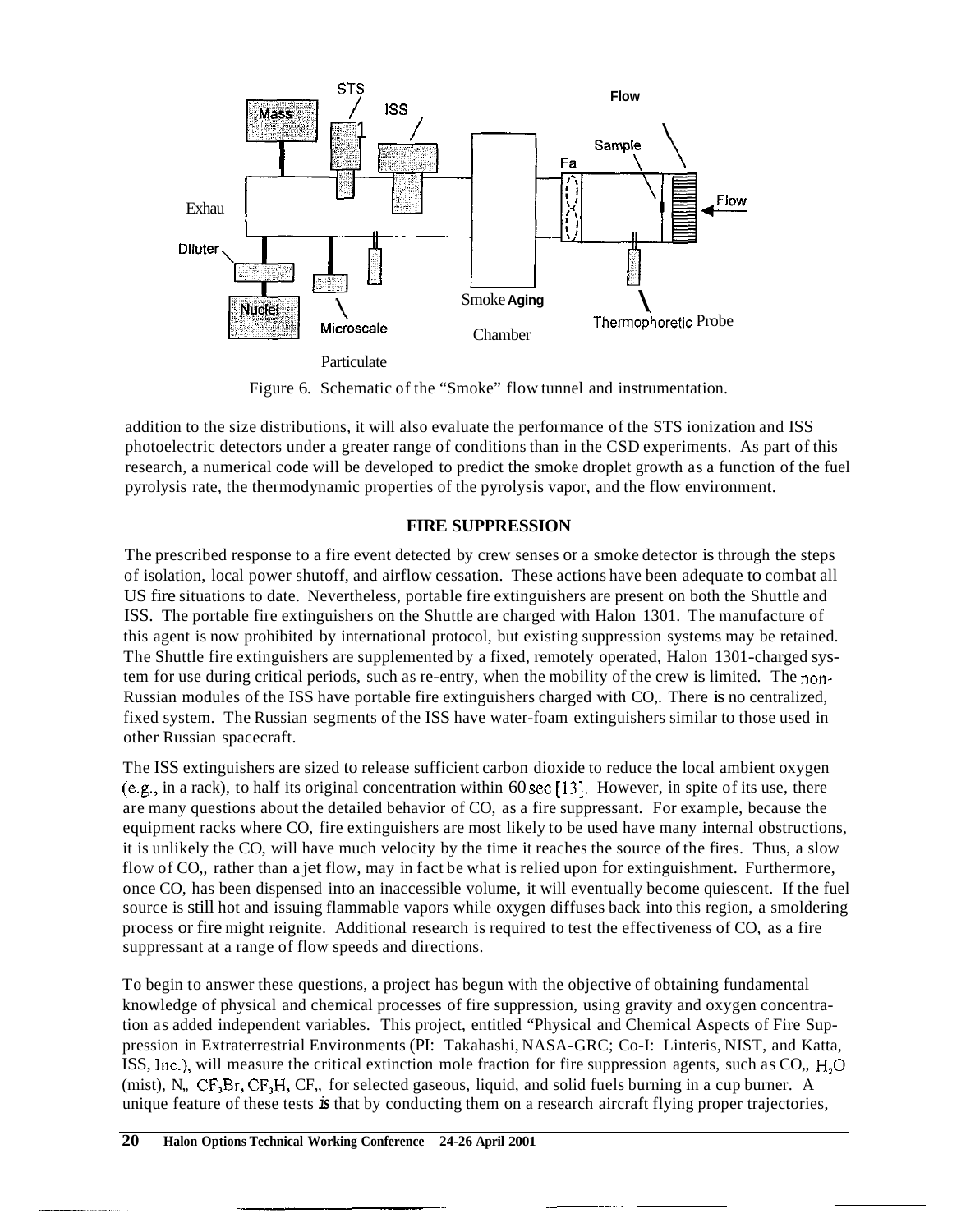data will be obtained not only at microgravity but also at the partial gravity levels corresponding to those found in Lunar and Martian habitats. In addition to the experimental work, the unsteady fire suppression phenomena will be simulated using a two-dimensional code that includes comprehensive kinetic models for CH,-0, combustion including diluents and halogenated agent chemistry.

## **FUTURE WORK**

As discussed in the previous section, research is being conducted in each of the three critical areas relating to spacecraft fire safety. Returning to the roadmap (Table **3),** the current work represents a good first step in the overall NASA plan to significantly improve fire safety principles. However, the following topics require additional attention:

(1) Material Flammability: While several of the on-going projects deal with material flammability issues, evolving and expanding mission objectives require continuous evaluation of new materials. For example, fire initiation and flammability hazards arising from radiation shielding, waste disposal, trash storage, laundry, and household activities must be investigated.

(2) In-Situ Resource Utilization: A Martian habitat will require the in-situ production of propellants, probably methane and oxygen to be produced from on-board stores of hydrogen and water. This processing must be regulated by safety concerns not only for fire but also for high-temperature, high-pressure, and oxygen-handling hazards. In addition, the performance and efficiency of propulsion, fluid, and combustion processes in the partial-gravity and microgravity environments must be determined.

(3) Fire Signatures: Early-warning fire detection can also be achieved by sensing fire signatures or abnormalities that indicate fire or fire precursors. These types of sensors are being developed primarily for detection of fires in aircraft, but they are directly applicable to spacecraft fire detection. The difference is that the fire signature in terms of smoke, gaseous products, heat, radiation, and pressure rise is different in low gravity than at I-g. While these sensors could significantly improve fire detection capabilities, accurate fire signatures for practical material used on spacecraft are required.

**(4)** Post-Fire Cleanup: Even after a fire is extinguished, the immediate well being of the crew and ability to continue the mission may be threatened by structural damage, injury, and atmospheric contamination. Methods to prevent and assess these conditions must be developed and detection and suppression systems developed to prevent their occurrence. Also, subtle, long-term effects of toxic products, hidden damage, and corrosion must be addressed.

## **SUMMARY**

Fire prevention, detection, and suppression techniques and standards in spacecraft have generally been adapted **from** those of terrestrial and aircraft systems. Although experience in space flight and limited practical fire safety data obtained in reduced gravity have influenced fire safety techniques and procedures, there are still many unknowns concerning how a low gravity environment affects material flammability, flame spread, and combustion products. Microgravity research conducted to date has demonstrated that these differences often produce undesirable consequences fore fire safety. As result, current fire-safety provisions may be, at best, over-designed, and wasteful, or at worst, inadequate for protection in certain fire situations. Microgravity research in the areas of spacecraft fire safety identified in this paper will significantly improve fire safety principles, policies, and practices on existing orbital spacecraft and provide information required for beyond-orbit manned exploration.

# **REFERENCES**

- 1. Kaplan, **S.,** "Safety Risk Assessment on the Space Station Freedom,"AIM Paper 90-3771, September 1990.
- Friedman, **R.** and Urban, D. **L.,** "Progress in Fire Detection and Suppression Technology foi Future Space Missions," NASA TM-2000-2 10377; also *AIAA-2000-525* **1,** September 2000. 2.